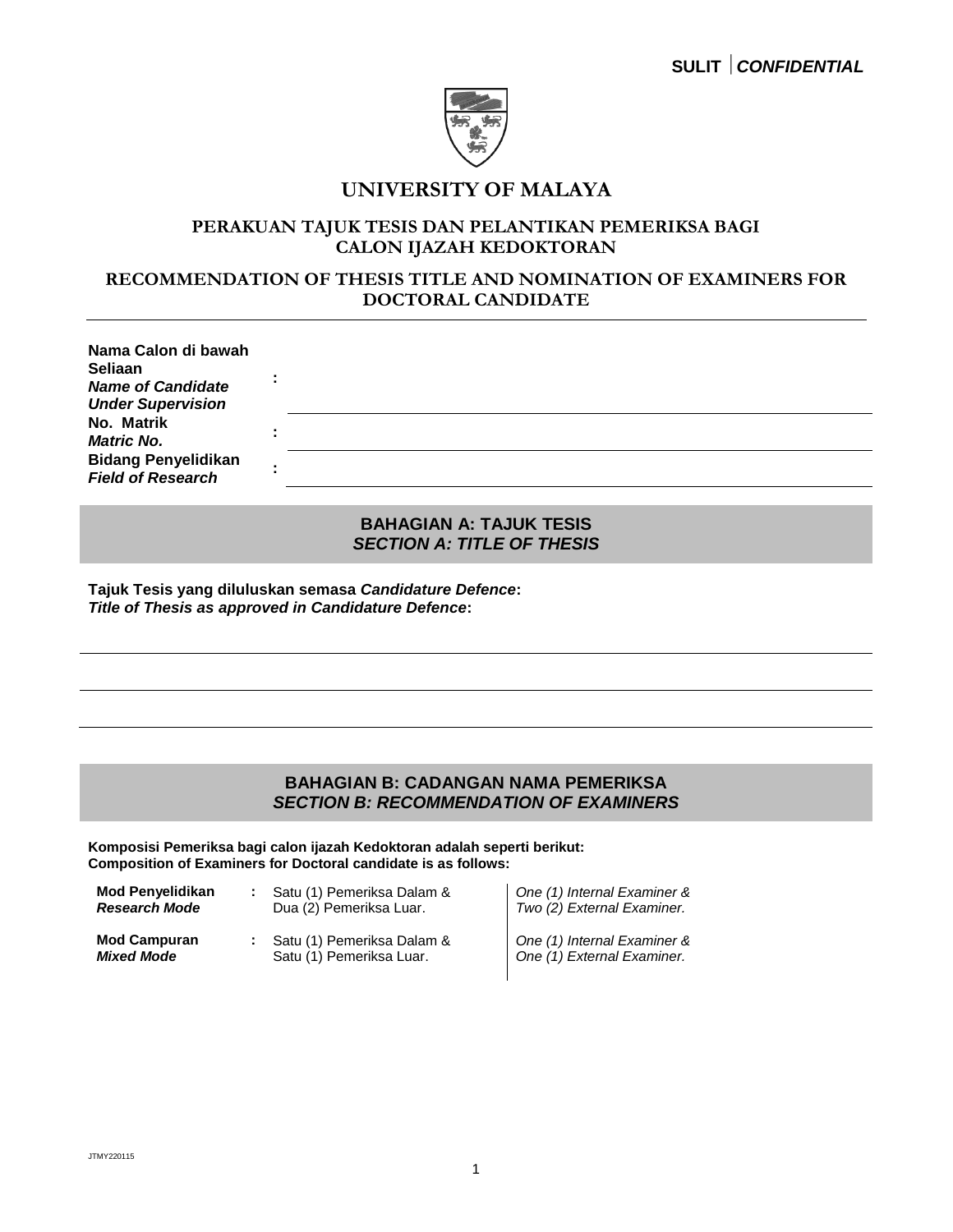## **SULIT** *CONFIDENTIAL*

| Nama Pemeriksa Dalam<br><b>Name of Internal Examiner</b>                     |  |
|------------------------------------------------------------------------------|--|
| Nama Pemeriksa Luar 1<br><b>Name of External Examiner 1</b>                  |  |
| Nama Pemeriksa Luar 2<br><b>Name of External Examiner 2</b>                  |  |
| Nama Pemeriksa Luar (Simpanan)<br><b>Name of External Examiner (Reserve)</b> |  |

### **BAHAGIAN C: MAKLUMAT PEMERIKSA** *SECTION C: DETAILS OF EXAMINERS*

### **PEMERIKSA DALAM** *INTERNAL EXAMINER*

**1. NAMA** *NAME* : [Isikan nama Pemeriksa] *[Insert the name of Examiner]* 

> **Kelayakan Akademik Tertinggi** (Ijazah, Nama Universiti, Tahun Pengijazahan) *Highest Academic Qualification (Degree, Name of University, Graduation Year)*

Contoh*Example:* PhD (University of Sydney), 1990

### **Jabatan & Fakulti***Department & Faculty:*

Tel. / Tel. : Faks / Fax : Emel / Email :

- **2. BIDANG PENGKHUSUSAN** *FIELD OF SPECIALIZATION*
- : [Isikan bidang pengkhususan dalam Bahasa Inggeris]
- *[Insert field of specilization in English language]*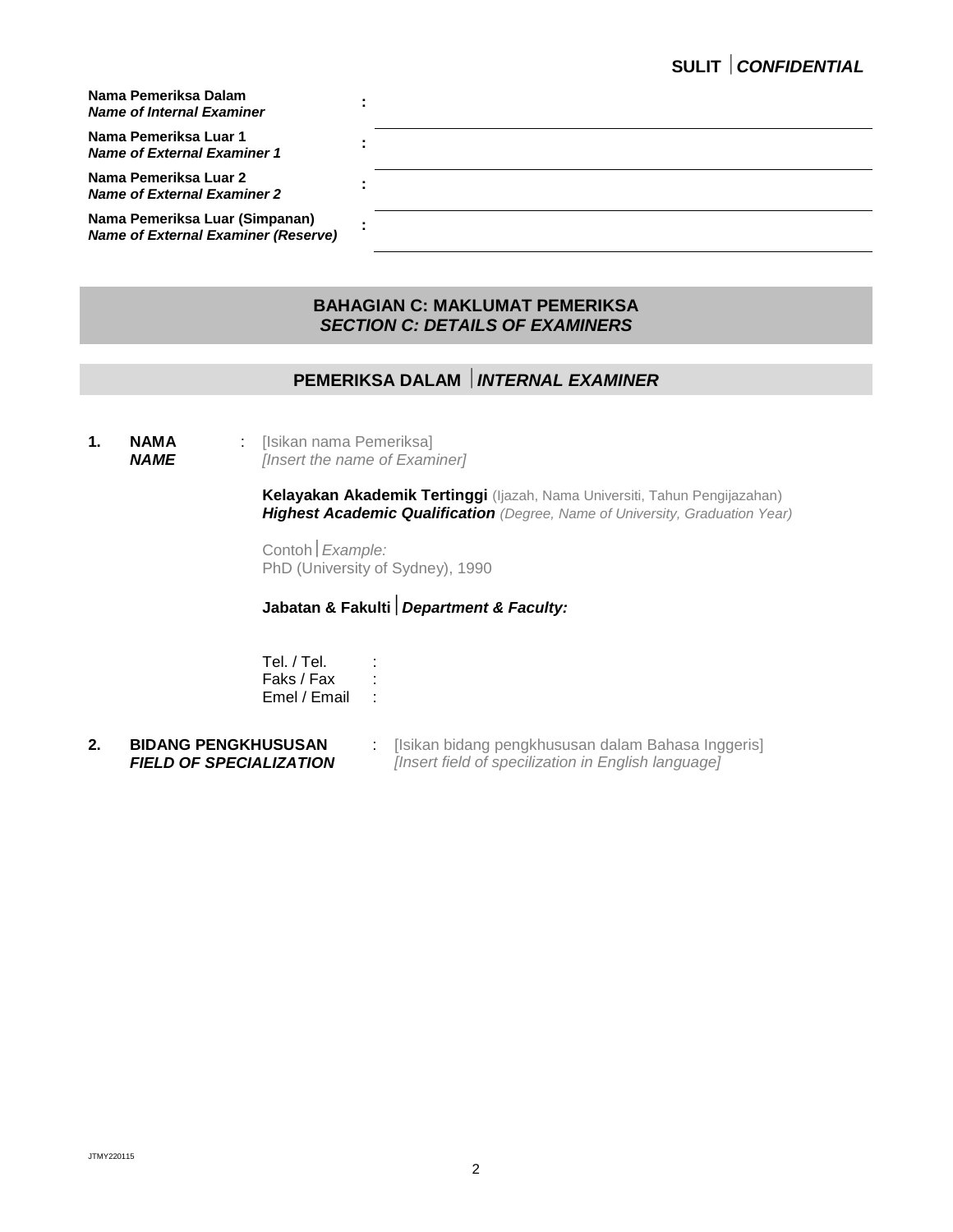### **PEMERIKSA LUAR 1** *EXTERNAL EXAMINER 1*

**1. NAMA** *NAME* : [Isikan nama Pemeriksa] *[Insert the name of Examiner]* 

> **Kelayakan Akademik Tertinggi** (Ijazah, Nama Universiti, Tahun Pengijazahan) *Highest Academic Qualification (Degree, Name of University, Graduation Year)*

Contoh*Example:* PhD (University of Sydney), 1990

**[Alamat Universiti**  *Address of Affiliated University]*

#### QS University Ranking (World / Asia / By Subject):

[Jika tersenarai, isikan *ranking* untuk mana-mana kategori "World" atau "Asia" atau "By Subject" yang berkenaan bagi Universiti di mana Pemeriksa Luar berkhidmat] *[If listed, insert the ranking under the category "World" or "Asia" or "By Subject" for the University where the examiner is attached to]*

Tel. / Tel. : Faks / Fax : Emel / Email :

#### **2. BIDANG PENGKHUSUSAN** *FIELD OF SPECIALIZATION* : [Isikan bidang pengkhususan dalam Bahasa Inggeris] *[Insert field of specilization in English language]*

#### **3. LATAR BELAKANG /** *BACKGROUND*:

#### **a) Akademik /** *Academic*

#### *ContohExample:*

Prof. Dr. Tsang W.Y. is a Professor of History and Director of Centre for the Studies of Chinese Overseas at Peking University, China. He completed his Bachelor's degree and Master of Art from Xiamen University at 1988 and 1991, respectively. He then received his PhD in 1999 from the University of Amsterdam.

#### **b) Penyelidikan /** *Research*

### *ContohExample:*

His research interests include the modern history of Southeast Asia and the Chinese overseas, the establishment of Southeastern Asian States, international relations between China and Southeastern Asia and international relations between Japan and Southeastern Asia.

#### **c) Pentadbiran Akademik (Jawatan yang pernah disandang)** *Academic Administration (Positions held)*

#### *ContohExample:*

He is the Director of Centre for the Studies of Chinese Overseas at Peking University, China.

#### **d) Jumlah Penerbitan (buku, bab buku, jurnal, prosiding)**  *Number of Publications (Books, Book Chapters, Article Journals, Proceeding Papers)*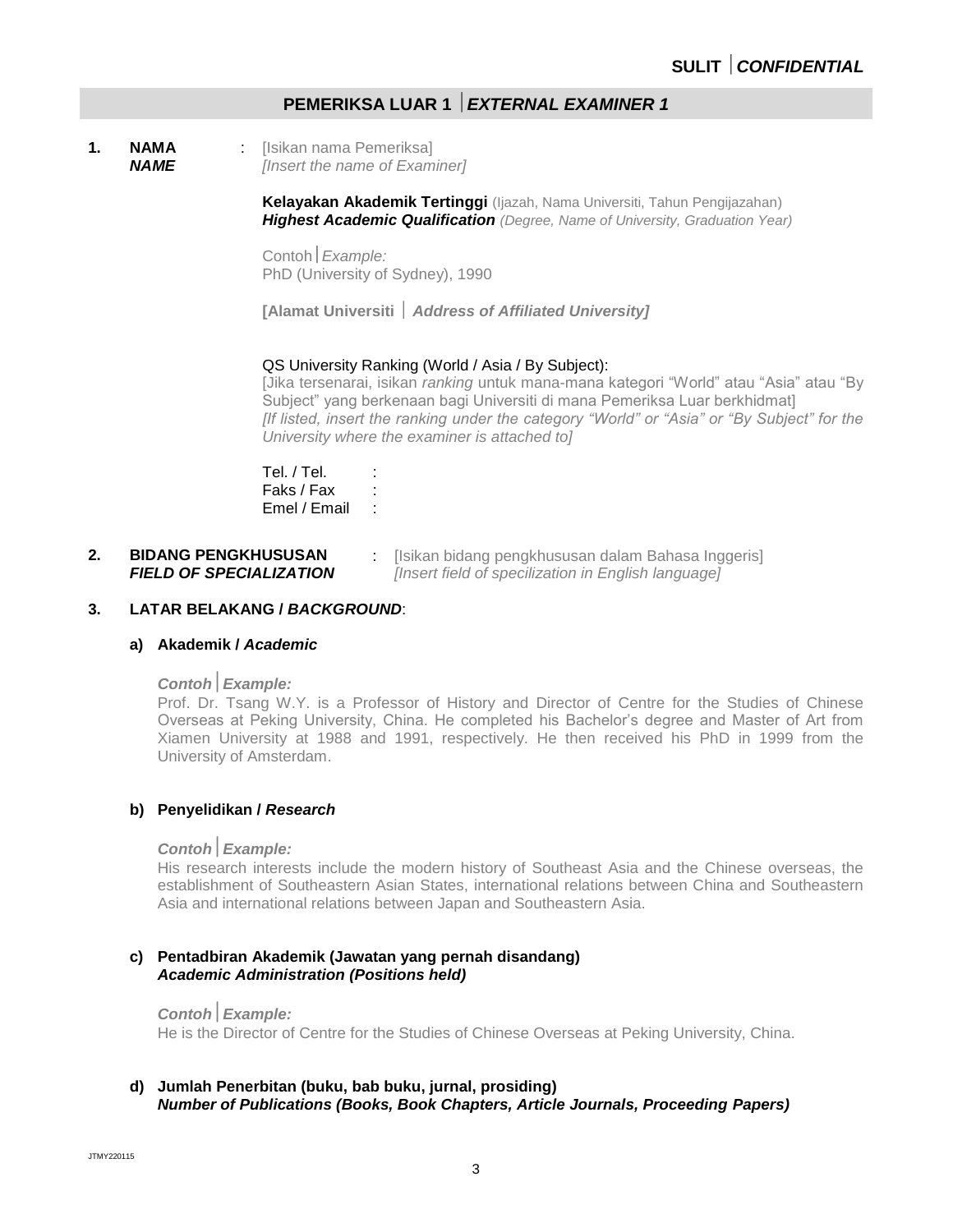- **e) Jumlah Penyeliaan /** *Number of Supervisees*
	- Bilangan calon yang aktif / *Ongoing supervision*:
	- Bilangan calon yang telah tamat penyeliaan / *Complete supervision*:

#### **4. PENERBITAN TERPILIH (5 TAHUN TERKINI)** *SELECTED PUBLICATIONS (IN THE LAST 5 YEARS)*

Sila tandakan seperti berikut (jika berkenaan): *Please indicate the following (if applicable):*

- **\*** : **Penerbitan dalam Jurnal ISI** *Web of Science (WoS) Publication in ISI Web of Science (WoS) journal*
- **#** : **Penerbitan dalam Jurnal kategori A mengikut fakulti** *Publication in Category A refereed journals endorsed by faculty*
- **+** : **Buku dan bab buku yang diterbitkan oleh penerbit dari senarai penerbit ISI Web of Science (WoS) Master Book List, Thomson Reuters** *Books and book chapters published by publishers listed in the ISI Web of Science (WoS) Master Book List, Thomson Reuters*
- a) *ContohExample:*

**\***Ahmed, H. E., Mohammed, H. A., & **Tsang. W.Y.** (2012). Historical Linkage and Political Connection: Commemoration and Representation of Sun Yat-sen and the 1911 Revolution in China and Nanyang, *Revolution*, *16* (8), 5951-5993.

- b)
- c)
- d)
- e)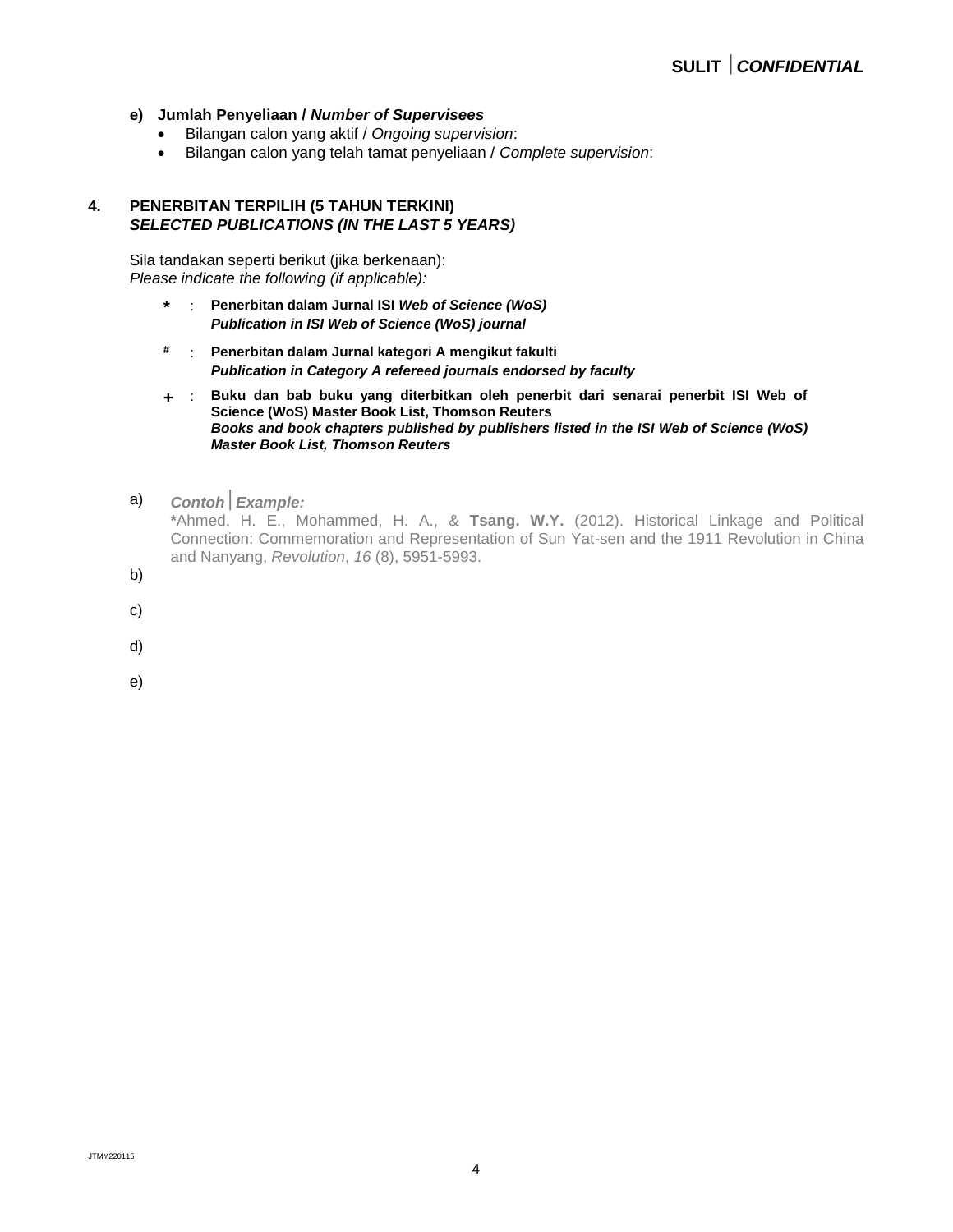### **\*PEMERIKSA LUAR 2***\*EXTERNAL EXAMINER 2*

\*Bahagian ini tidak perlu diisi bagi calon Ijazah Kedoktoran (Mod Campuran) *\*This section is not required for Doctoral candidate (Mixed Mode)* 

**1. NAMA** *NAME* : [Isikan nama Pemeriksa] *[Insert the name of Examiner]* 

> **Kelayakan Akademik Tertinggi** (Ijazah, Nama Universiti, Tahun Pengijazahan) *Highest Academic Qualification (Degree, Name of University, Graduation Year)*

Contoh*Example:* PhD (University of Sydney), 1990

:

**[Alamat Universiti**  *Address of Affiliated University]*

QS University Ranking (World / Asia / By Subject):

| Tel. / Tel.  |  |
|--------------|--|
| Faks / Fax   |  |
| Emel / Email |  |

- **2. BIDANG PENGKHUSUSAN** *FIELD OF SPECIALIZATION*
- **3. LATAR BELAKANG /** *BACKGROUND*:
	- **a) Akademik /** *Academic*
	- **b) Penyelidikan /** *Research*
	- **c) Pentadbiran Akademik (Jawatan yang pernah disandang)** *Academic Administration (Positions held)*
	- **d) Jumlah Penerbitan (buku, bab buku, jurnal, prosiding)**  *Number of Publications (Books, Book Chapters, Article Journals, Proceeding Papers)*
	- **e) Jumlah Penyeliaan /** *Number of Supervisees*
		- Bilangan calon yang aktif / *Ongoing supervision*:
		- Bilangan calon yang telah tamat penyeliaan / *Complete supervision*:

#### **4. PENERBITAN TERPILIH (5 TAHUN TERKINI)** *SELECTED PUBLICATIONS (IN THE LAST 5 YEARS)*

Sila tandakan seperti berikut (jika berkenaan): *Please indicate the following (if applicable):*

JTMY220115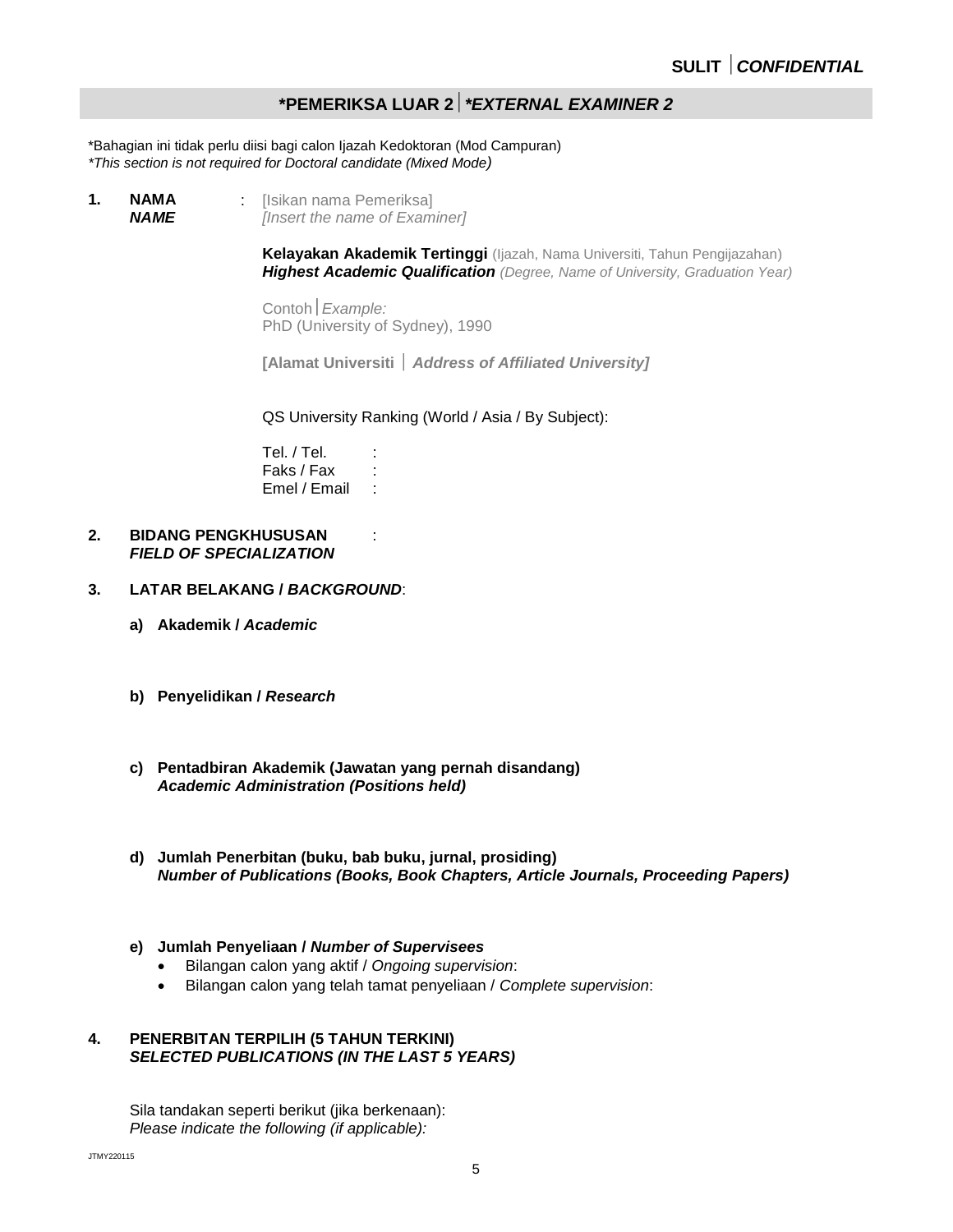- **\*** : **Penerbitan dalam Jurnal ISI** *Web of Science (WoS) Publication in ISI Web of Science (WoS) journal*
- **#** : **Penerbitan dalam Jurnal kategori A mengikut fakulti** *Publication in Category A refereed journals endorsed by faculty*
- **+** : **Buku dan bab buku yang diterbitkan oleh penerbit dari senarai penerbit ISI Web of Science (WoS) Master Book List, Thomson Reuters** *Books and book chapters published by publishers listed in the ISI Web of Science (WoS) Master Book List, Thomson Reuters*
- a)
- b)
- c)
	-
- d)
- e)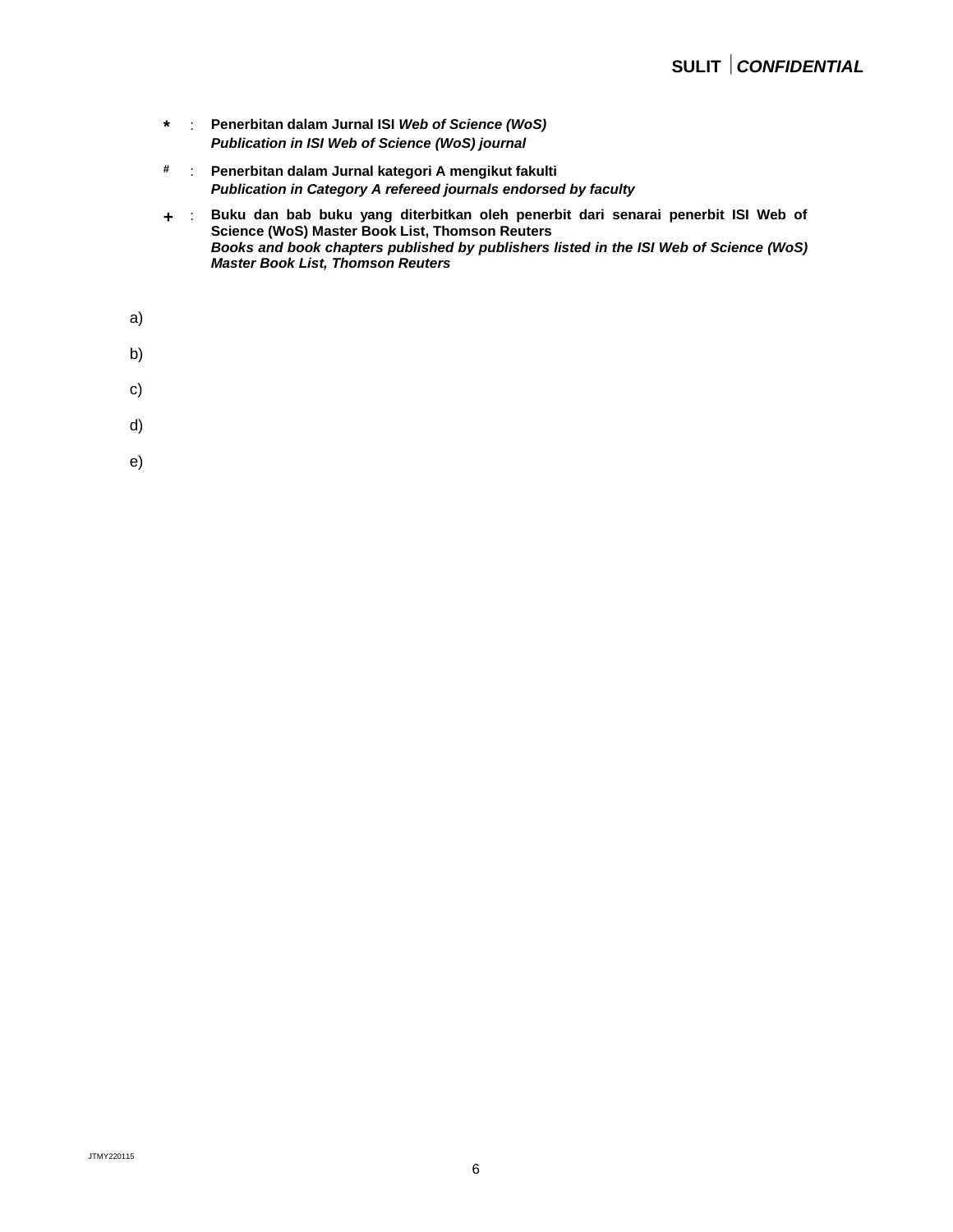### **PEMERIKSA LUAR (SIMPANAN)** *EXTERNAL EXAMINER (RESERVE)*

**1. NAMA** *NAME* : [Isikan nama Pemeriksa] *[Insert the name of Examiner]* 

> **Kelayakan Akademik Tertinggi** (Ijazah, Nama Universiti, Tahun Pengijazahan) *Highest Academic Qualification (Degree, Name of University, Graduation Year)*

Contoh*Example:* PhD (University of Sydney), 1990

:

**[Alamat Universiti**  *Address of Affiliated University]*

QS University Ranking (World / Asia / By Subject):

Tel. / Tel. : Faks / Fax : Emel / Email :

- **2. BIDANG PENGKHUSUSAN** *FIELD OF SPECIALIZATION*
- **3. LATAR BELAKANG /** *BACKGROUND*:
	- **a) Akademik /** *Academic*
	- **b) Penyelidikan /** *Research*
	- **c) Pentadbiran Akademik (Jawatan yang pernah disandang)** *Academic Administration (Positions held)*
	- **d) Jumlah Penerbitan (buku, bab buku, jurnal, prosiding)**  *Number of Publications (Books, Book Chapters, Article Journals, Proceeding Papers)*

#### **e) Jumlah Penyeliaan /** *Number of Supervisees*

- Bilangan calon yang aktif / *Ongoing supervision*:
- Bilangan calon yang telah tamat penyeliaan / *Complete supervision*:

#### **4. PENERBITAN TERPILIH (5 TAHUN TERKINI)** *SELECTED PUBLICATIONS (IN THE LAST 5 YEARS)*

Sila tandakan seperti berikut (jika berkenaan): *Please indicate the following (if applicable):*

> **\*** : **Penerbitan dalam Jurnal ISI** *Web of Science (WoS) Publication in ISI Web of Science (WoS) journal*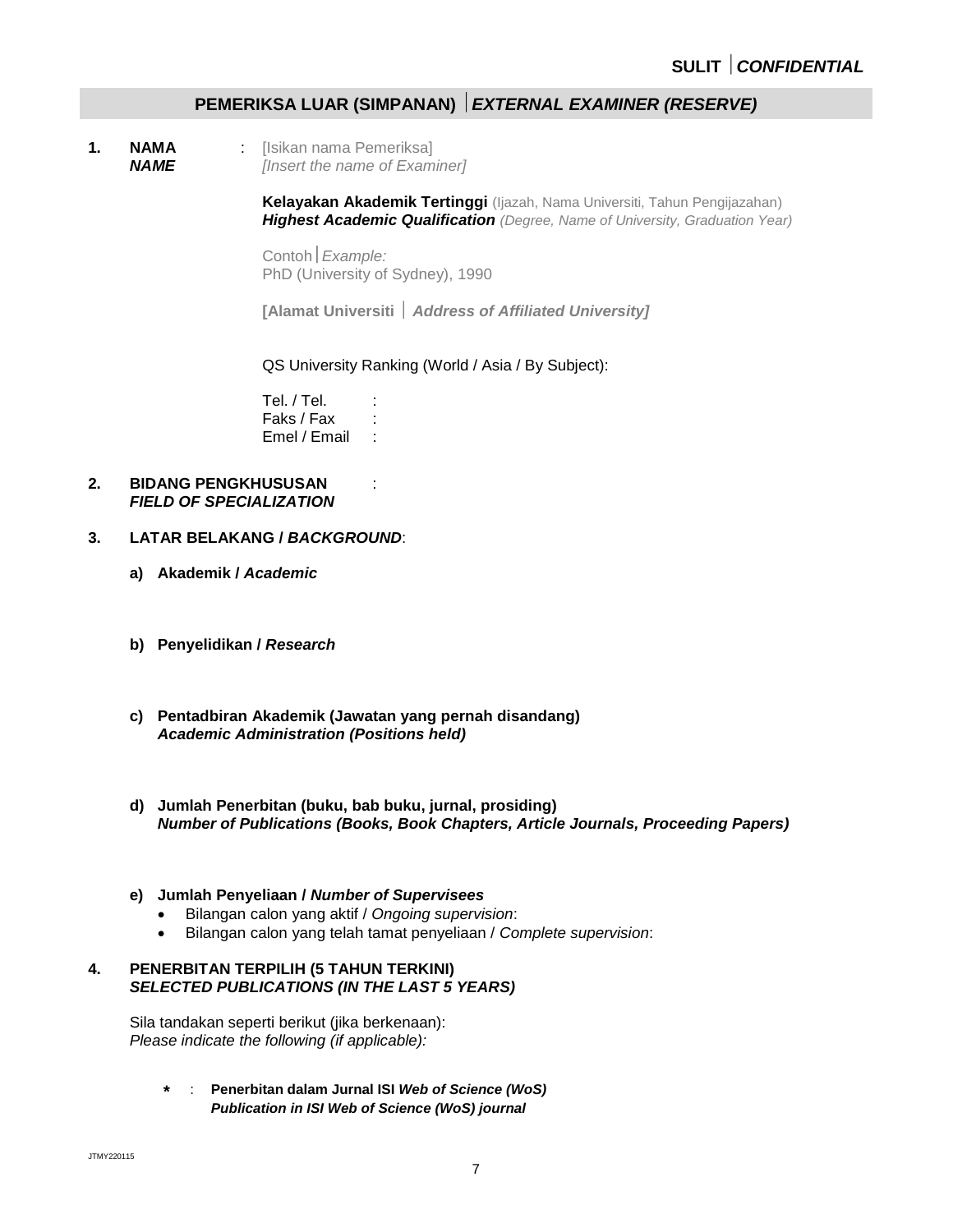- **#** : **Penerbitan dalam Jurnal kategori A mengikut fakulti** *Publication in Category A refereed journals endorsed by faculty* **+** : **Buku dan bab buku yang diterbitkan oleh penerbit dari senarai penerbit ISI Web of Science (WoS) Master Book List, Thomson Reuters** *Books and book chapters published by publishers listed in the ISI Web of Science (WoS) Master Book List, Thomson Reuters* a) b)
- c)
- d)
- e)

**Disediakan oleh:** *Prepared by:*

| <b>Tandatangan Penyelia (1)</b>    |  |
|------------------------------------|--|
| <b>Signature of Supervisor (1)</b> |  |

**Tarikh** *Date*

**:**

**Tandatangan Penyelia (2)** *Signature of Supervisor (2)* **Nama Penyelia (1)***Name of Supervisor (1):* **Nama Penyelia (2)***Name of Supervisor (2):*

> **Tarikh** *Date*

**:**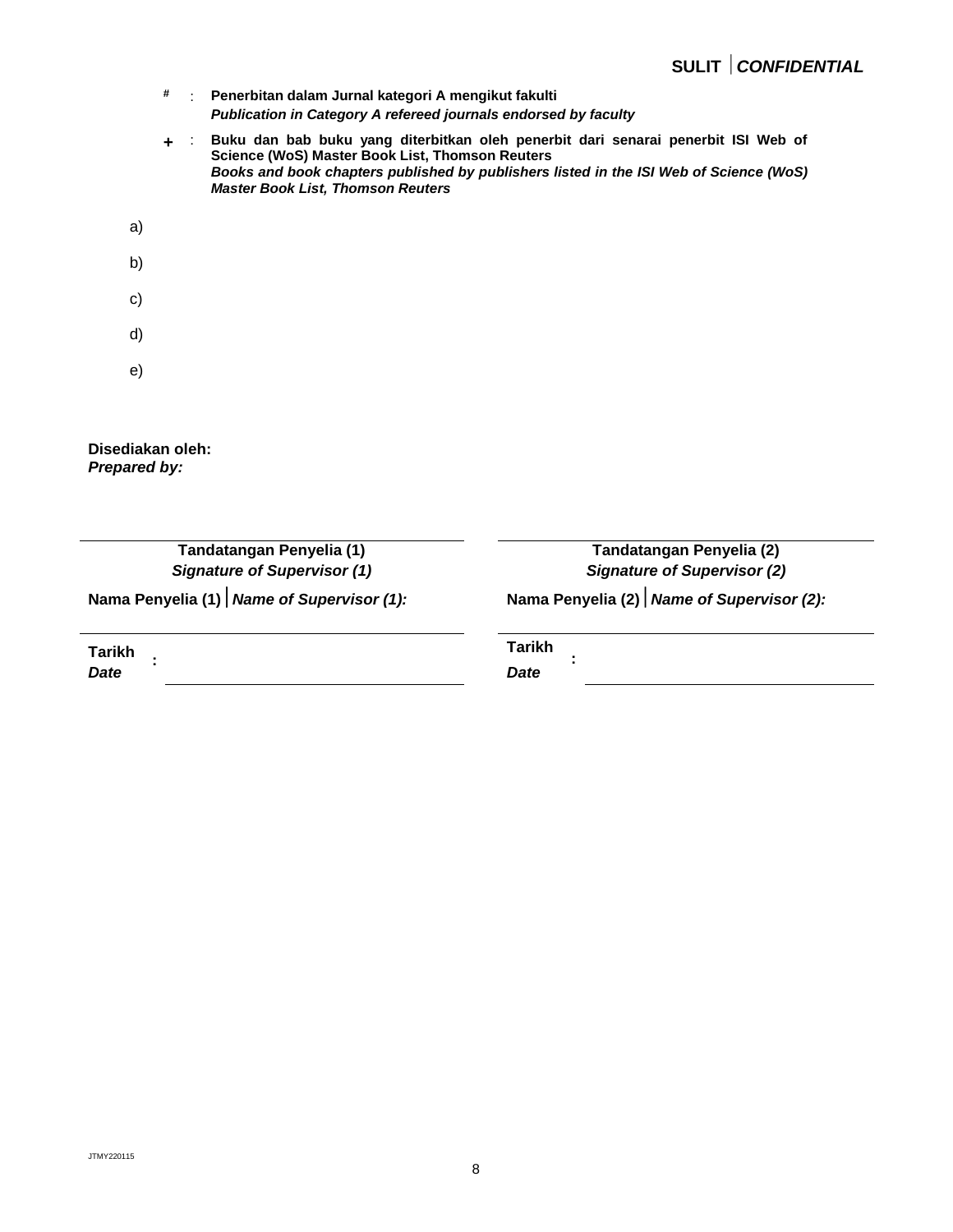### **BAHAGIAN D: PERAKUAN JKIT (JABATAN)** *SECTION D: RECOMMENDATION BY JKIT (DEPARTMENT)*

**Bahagian ini hendaklah dikemukakan kepada JKIT Jabatan (jika berkenaan) untuk ulasan sebelum dikemukakan ke peringkat seterusnya untuk perakuan/kelulusan.**

*This section has to be filled by the JKIT (Department) (if applicable) for comments before the subsequent level of recommendation/approval.*

| Perakuan oleh JKIT (Jabatan):<br><b>Recommendation from JKIT (Dept):</b>                            | Setuju<br>Agree                                                                                  |                  |  |  |
|-----------------------------------------------------------------------------------------------------|--------------------------------------------------------------------------------------------------|------------------|--|--|
|                                                                                                     | <b>Tidak Setuju</b><br><b>Disagree</b>                                                           |                  |  |  |
| Ulasan:                                                                                             |                                                                                                  |                  |  |  |
| <b>Comments:</b>                                                                                    |                                                                                                  |                  |  |  |
|                                                                                                     |                                                                                                  | Tarikh:<br>Date: |  |  |
| Nama & Tandatangan Pengerusi JKIT (Jabatan)<br>Name & Signature of Chairperson of JKIT (Department) |                                                                                                  |                  |  |  |
|                                                                                                     | <b>BAHAGIAN E: PERAKUAN JKIT (FAKULTI)</b><br><b>SECTION E: RECOMMENDATION BY JKIT (FACULTY)</b> |                  |  |  |
| Perakuan oleh JKIT (Fakulti):<br><b>Recommendation from JKIT (Faculty):</b>                         | Setuju<br>Agree                                                                                  |                  |  |  |
|                                                                                                     | <b>Tidak Setuju</b><br><b>Disagree</b>                                                           |                  |  |  |
| Ulasan:<br><b>Comments:</b>                                                                         |                                                                                                  |                  |  |  |
|                                                                                                     |                                                                                                  |                  |  |  |
|                                                                                                     |                                                                                                  | Tarikh:<br>Date: |  |  |
| Nama & Tandatangan Pengerusi JKIT (Faculty)<br>Name & Signature of Chairperson of JKIT (Faculty)    |                                                                                                  |                  |  |  |